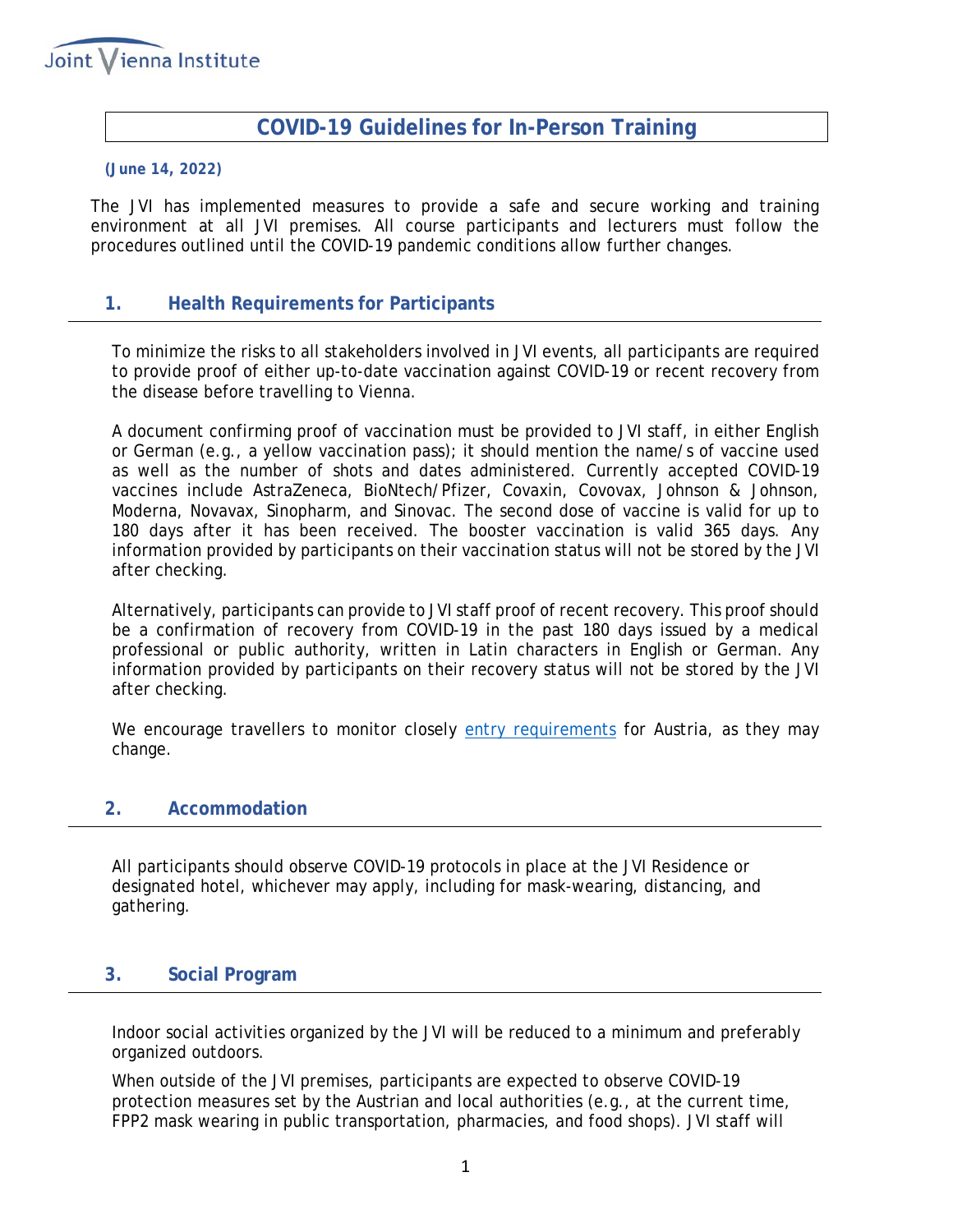

provide a briefing to participants at the beginning of the course on the latest official measures.

## **4. Training at the JVI**

The JVI will do its utmost to reduce COVID-19 related risks to course participants. Beyond requiring participants to be either up-to-date with vaccination against COVID-19 or having recently recovered from the disease, the following measures will be in place:

- **No parallel in-person events**. In the first few weeks following the reopening, the JVI will run only one in-person course or event at a time. This measure will reduce the density of occupation of the JVI premises.
- **Testing**: All participants and trainers will be subject to a rapid antigen test administered by the JVI **at the start of the course**. A second test will be performed after one week for 2-week courses. **At the end of the course**, the JVI will arrange COVID-19 tests upon request from participants needing it for travel purposes. Testing might also be required in the event of a positive case among participants.
- **Mask-wearing and social distancing.** Participants are expected to observe social distancing when not wearing masks, particularly indoors. The JVI reserves the right to impose the wearing of masks in the classroom or other common areas of JVI premises (including the residence) based on the epidemiological situation in Vienna at the time of the course and other factors (e.g., number of participants in the course; detection of a positive case among participants). In this regard, participants should come to the course with an adequate stock of FFP2 masks.
- **Other mitigation measures:** Checks on air filters for the air conditioning have been carried out. Wipes and hand sanitizer stations will be available to participants (as well as spare masks). Regular ventilation of classrooms and regular cleaning and disinfection in common areas will be ensured

## **5. Dealing with a positive case**

- **Quarantine and Hospitalization**: Participants and lecturers with suspected COVID-19 symptoms, or who have recently been in contact with symptomatic or confirmed COVID-19 positive individuals, shall act responsibly and inform the JVI program officer immediately as well as reception staff (at the Residence or hotel, as relevant). Under no circumstances shall anybody who believes that they may have contracted COVID-19 leave their room, whether or not they exhibit symptoms. The following protocol should be followed in such situations:
	- o The concerned individual should perform a quick antigen test, provided by the JVI.
	- o The concerned individual should then **call the official number 1450** for further instructions if the antigen test turned out to be positive; this can be done with assistance from JVI Residence or hotel staff if needed. The health authorities will then decide on the procedure to follow.